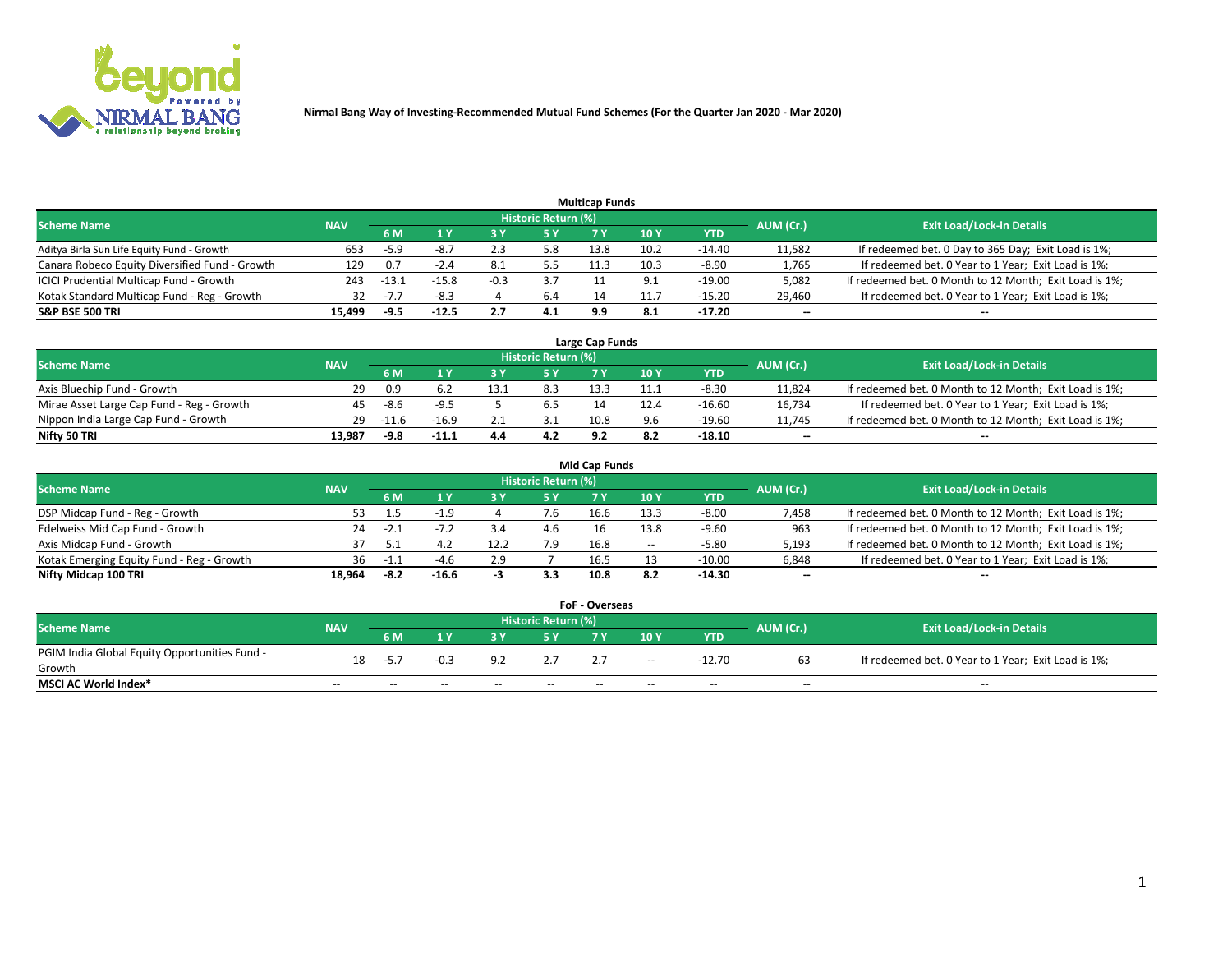

| Large & Midcap                                   |            |      |          |     |                     |      |      |            |                          |                                                     |  |  |  |  |
|--------------------------------------------------|------------|------|----------|-----|---------------------|------|------|------------|--------------------------|-----------------------------------------------------|--|--|--|--|
| <b>Scheme Name</b>                               | <b>NAV</b> |      |          |     | Historic Return (%) |      |      |            | AUM (Cr.)                | <b>Exit Load/Lock-in Details</b>                    |  |  |  |  |
|                                                  |            | 6 M  |          |     |                     |      | 10Y  | <b>YTD</b> |                          |                                                     |  |  |  |  |
| Canara Robeco Emerging Equities - Growth         | 89.        |      |          |     | 8.6                 | 19.7 | 16.6 | $-8.30$    | 5,597                    | If redeemed bet. 0 Year to 1 Year; Exit Load is 1%; |  |  |  |  |
| Invesco India Growth Opportunities Fund - Growth | 32         | -4.6 | $-5.9$   | b.b |                     |      | 10.8 | $-12.90$   | 2,498                    | If redeemed bet. 0 Year to 1 Year; Exit Load is 1%; |  |  |  |  |
| Principal Emerging Bluechip Fund - Growth        | 97         | -0.1 | $-5$ $-$ |     |                     |      |      | -10.00     | 2,117                    | If redeemed bet. 0 Year to 1 Year; Exit Load is 1%; |  |  |  |  |
| NIFTY Large Midcap 250 TRI                       | 6.279      | -7.5 | $-11.8$  |     |                     | 11.8 | 9.3  | -15.40     | $\overline{\phantom{a}}$ | $- -$                                               |  |  |  |  |

| <b>Focused Funds</b>             |            |      |       |  |                     |      |       |          |           |                                                        |  |  |  |
|----------------------------------|------------|------|-------|--|---------------------|------|-------|----------|-----------|--------------------------------------------------------|--|--|--|
| <b>Scheme Name</b>               | <b>NAV</b> |      |       |  | Historic Return (%) |      |       |          |           | <b>Exit Load/Lock-in Details</b>                       |  |  |  |
|                                  |            | 6 M  |       |  |                     |      | 10 Y  | YTD      | AUM (Cr.) |                                                        |  |  |  |
| Axis Focused 25 Fund - Growth    | 28         |      |       |  | 8.9                 | 13.5 | $- -$ | $-8.80$  | 9,764     | If redeemed bet. 0 Month to 12 Month; Exit Load is 1%; |  |  |  |
| SBI Focused Equity Fund - Growth | 140        |      | າ ດ   |  | 8.7                 |      | 15.1  | $-8.80$  | 8.264     | If redeemed bet. 0 Year to 1 Year; Exit Load is 1%;    |  |  |  |
| <b>S&amp;P BSE 500 TRI</b>       | 15.499     | -9.5 | -12.5 |  | 4.1                 | 9.9  |       | $-17.20$ | $\sim$    | $- -$                                                  |  |  |  |

| <b>Small Cap Funds</b>                         |            |         |         |                     |        |       |       |            |           |                                                     |  |  |  |
|------------------------------------------------|------------|---------|---------|---------------------|--------|-------|-------|------------|-----------|-----------------------------------------------------|--|--|--|
| <b>Scheme Name</b>                             | <b>NAV</b> |         |         | Historic Return (%) |        |       |       |            | AUM (Cr.) | <b>Exit Load/Lock-in Details</b>                    |  |  |  |
|                                                |            | 6 M     |         |                     | 5 Y    |       | 10Y   | <b>YTD</b> |           |                                                     |  |  |  |
| Franklin India Smaller Companies Fund - Growth | 43         | $-11.7$ |         | $-4.6$              | 1.9    | 14.8  | 12.6  | -14.60     | 6.628     | If redeemed bet. 0 Year to 1 Year; Exit Load is 1%; |  |  |  |
| HDFC Small Cap Fund - Growth                   | 32         | $-15.5$ | $-26.5$ | 0.4                 | 4.4    | 11.5  | 9.2   | -16.00     | 9,154     | If redeemed bet. 0 Year to 1 Year; Exit Load is 1%; |  |  |  |
| L&T Emerging Businesses Fund - Reg - Growth    | 19         | $-13.5$ | $-23.4$ | $-1.8$              | 5.3    | $- -$ | $- -$ | $-16.80$   | 5,606     | If redeemed bet. 0 Year to 1 Year; Exit Load is 1%; |  |  |  |
| SBI Small Cap Fund - Growth                    | 49         |         | $-4.9$  |                     | 10.5   | 21.   | 16.7  | $-8.30$    | 3,476     | If redeemed bet. 0 Year to 1 Year; Exit Load is 1%; |  |  |  |
| Nifty Smallcap 100 TRI                         | 5.816      | $-15.5$ | $-27.1$ | $-9.9$              | $-2.6$ | 6.4   | 4.1   | $-18.80$   | $\sim$    | $- -$                                               |  |  |  |

## **ELSS Schemes (Tax Saving u/s 80-C)**

| <b>Scheme Name</b>                           | <b>NAV</b> |        |         | <b>Historic Return (%)</b> |           |                          |        |          | AUM (Cr.) | <b>Exit Load/Lock-in Details</b> |
|----------------------------------------------|------------|--------|---------|----------------------------|-----------|--------------------------|--------|----------|-----------|----------------------------------|
|                                              |            | 6 M    | 4 Y     | 73 Y                       | <b>5Y</b> | 7 Y                      | $-10V$ | YTD      |           |                                  |
| Aditya Birla Sun Life Tax Relief 96 - Growth | 29         | $-1.9$ |         |                            | 5.8       | 14.5                     | 10.5   | $-10.00$ | 10,073    | Nil                              |
| Axis Long Term Equity Fund - Growth          | 45         |        |         | 10.2                       | 7.4       | 17.5                     | 15.6   | $-8.80$  | 21,659    | Nil                              |
| Canara Robeco Equity Tax Saver Fund - Growth | 62         | 0.6    | -2.t    | ە.                         |           |                          | 10.7   | $-8.90$  | 1,036     | Nil                              |
| Invesco India Tax Plan - Growth              | 48         | -1.5   |         | 5.8                        | 5.6       | 13.9                     |        | $-10.80$ | 1,028     | Nil                              |
| Mirae Asset Tax Saver Fund - Reg - Growth    | 16         | $-7.9$ |         |                            | $\sim$    | $\overline{\phantom{a}}$ | --     | $-16.40$ | 3,282     | Nil                              |
| <b>S&amp;P BSE 200 TRI</b>                   | 5,022      | $-9.4$ | $-11.6$ | 3.5                        | 4.4       | 10                       |        | $-17.40$ | $-$       | $- -$                            |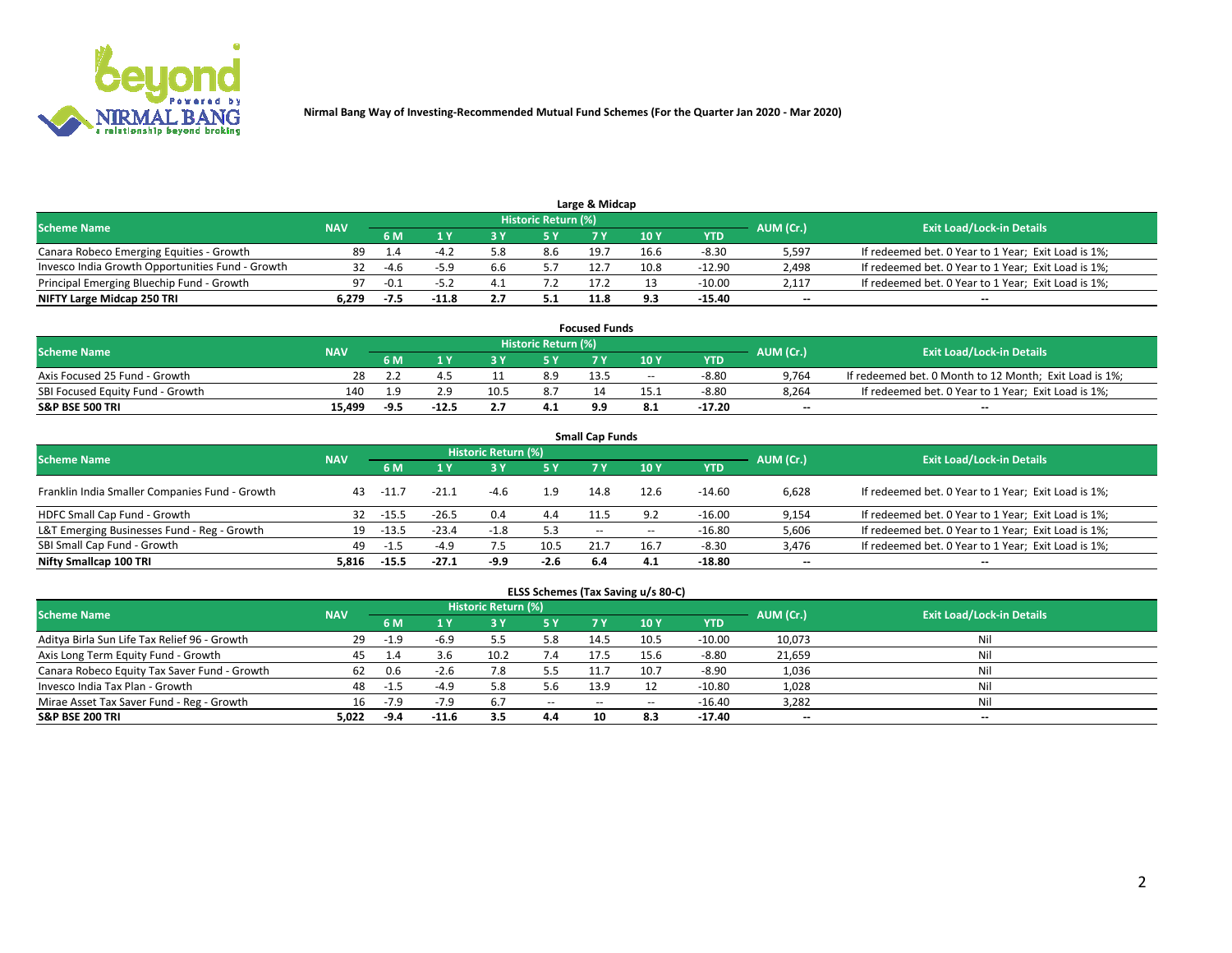

|                                           |            |        |         |                     |     | <b>Contra/Value Fund</b> |      |          |           |                                                     |
|-------------------------------------------|------------|--------|---------|---------------------|-----|--------------------------|------|----------|-----------|-----------------------------------------------------|
| <b>Scheme Name</b>                        | <b>NAV</b> |        |         | Historic Return (%) |     |                          |      |          | AUM (Cr.) | <b>Exit Load/Lock-in Details</b>                    |
|                                           |            | 6 M    |         |                     | 5 Y | 7 V                      | 10Y  | YTD      |           |                                                     |
| Kotak India EQ Contra Fund - Reg - Growth | 47         | $-7.8$ | -9.5    |                     |     | 10.4                     | 8.9  | -15.20   | 866       | If redeemed bet. 0 Year to 1 Year; Exit Load is 1%; |
| Invesco India Contra Fund - Growth        | 43         | $-5.9$ | $-10.2$ |                     | 6.1 | 14.7                     | 11.2 | $-12.70$ | 4,669     | If redeemed bet. 0 Year to 1 Year; Exit Load is 1%; |
| UTI Value Opportunities Fund - Growth     | 56         | $-5.0$ |         |                     | 2.2 | 8.8                      | 8.9  | -13.60   | 4,403     | If redeemed bet. 0 Year to 1 Year; Exit Load is 1%; |
| Nippon India Value Fund - Growth          | 63         | -9.6   | $-13.4$ |                     | 3.4 | 10.7                     |      | -16.20   | 2,948     | If redeemed bet. 0 Year to 1 Year; Exit Load is 1%; |
| <b>S&amp;P BSE 500 TRI</b>                | 15.499     | -9.5   | $-12.5$ |                     | 4.1 | 9.9                      | 8.1  | -17.20   | $\sim$    | $- -$                                               |

| Sector/Thematic                                                           |            |         |         |                     |       |       |               |            |                          |                                                        |  |  |  |
|---------------------------------------------------------------------------|------------|---------|---------|---------------------|-------|-------|---------------|------------|--------------------------|--------------------------------------------------------|--|--|--|
| <b>Scheme Name</b>                                                        | <b>NAV</b> |         |         | Historic Return (%) |       |       |               |            | AUM (Cr.)                | <b>Exit Load/Lock-in Details</b>                       |  |  |  |
|                                                                           |            | 6 M     | 1 Y     | <b>3 Y</b>          | 5 Y   | 7 Y   | 10Y           | <b>YTD</b> |                          |                                                        |  |  |  |
| Canara Robeco Consumer Trends Fund - Reg -<br>Growth                      | 39         | 2.0     | $-0.3$  | 8.4                 | 8.4   | 14.2  | 13.3          | $-9.30$    | 392                      | If redeemed bet. 0 Year to 1 Year; Exit Load is 1%;    |  |  |  |
| Mirae Asset Great Consumer Fund - Growth                                  | 32         | $-3.3$  | $-6.9$  | 8.9                 | 7.6   | 14.2  | $\sim$ $\sim$ | -13.30     | 986                      | If redeemed bet. 0 Year to 1 Year; Exit Load is 1%;    |  |  |  |
| ICICI Prudential Technology Fund - Growth                                 | 50         | $-16.9$ | $-14.3$ |                     | 3.5   | 12.8  | 13            | $-13.60$   | 388                      | If redeemed bet. 0 Day to 15 Day; Exit Load is 1%;     |  |  |  |
| Nippon India Pharma Fund - Growth                                         | 147        | 3.1     | $-1.5$  | 2.8                 | 1.8   | 12.2  | 12.5          | $-3.10$    | 2.421                    | If redeemed bet. 0 Year to 1 Year; Exit Load is 1%;    |  |  |  |
| BNP Paribas India Consumption Fund - Reg - Growth                         | 12         |         |         | $- -$               | $- -$ | $- -$ |               | $-6.80$    | 534                      | If redeemed bet. 0 Month to 12 Month; Exit Load is 1%; |  |  |  |
| ICICI Prudential Banking and Financial Services Fund -<br>Retail - Growth | 55.        | $-11.2$ | $-13.2$ | 3.3                 | 7.8   | 14.5  | 13.8          | $-21.20$   | 3,372                    | If redeemed bet. 0 Day to 15 Day; Exit Load is 1%;     |  |  |  |
| <b>S&amp;P BSE 500 TRI</b>                                                | 15.499     | -9.5    | $-12.5$ | 2.7                 | 4.1   | 9.9   | 8.1           | -17.20     | $\overline{\phantom{a}}$ | $- -$                                                  |  |  |  |

|                                                            |            |         |         |                     |     |      | <b>Dynamic Asset Allocation Funds</b> |            |           |                                                          |
|------------------------------------------------------------|------------|---------|---------|---------------------|-----|------|---------------------------------------|------------|-----------|----------------------------------------------------------|
| <b>Scheme Name</b>                                         | <b>NAV</b> |         |         | Historic Return (%) |     |      |                                       |            | AUM (Cr.) | <b>Exit Load/Lock-in Details</b>                         |
|                                                            |            | 6 M     | 1 Y     | 73 Y                | 5 Y |      | 10Y                                   | <b>YTD</b> |           |                                                          |
| ICICI Prudential Balanced Advantage Fund - Reg -<br>Growth | 34         | $-4.8$  | $-3.3$  | 4.3                 | 5.8 | 10.4 | 10.5                                  | $-11.30$   | 28,092    | If redeemed bet. 0 Year to 1 Year; Exit Load is 1%;      |
| Invesco India Dynamic Equity Fund - Growth                 | 28         | $-3.0$  | $-2.7$  | 4.4                 | 4.4 | 10.5 | 9.1                                   | $-8.20$    | 838       | If redeemed bet. 0 Month to 3 Month; Exit Load is 0.25%; |
| Nippon India Balanced Advantage Fund - Growth              | 88         | $-1.8$  | $-1.4$  | 5.4                 |     | 10.7 | 9.9                                   | $-6.60$    | 2,956     | If redeemed bet. 0 Month to 12 Month; Exit Load is 1%;   |
| HDFC Balanced Advantage Fund - Growth                      | 166        | $-13.5$ | $-14.4$ | 2.1                 | 4.4 |      | 8.5                                   | $-17.50$   | 40,920    | If redeemed bet. 0 Year to 1 Year; Exit Load is 1%;      |
| SBI Dynamic Asset Allocation Fund - Reg - Growth           | 12         | -6.8    | $-7.3$  | 3                   | $-$ |      | $- -$                                 | $-11.50$   | 614       | If redeemed bet. 0 Month to 12 Month; Exit Load is 1%;   |
| NIFTY 50 Hybrid Composite Debt 65:35 Index                 | 9,363      | $-5.1$  | $-3.4$  | 6.3                 | 5.8 | 9.2  | 8.5                                   | -11.40     | $\sim$    | --                                                       |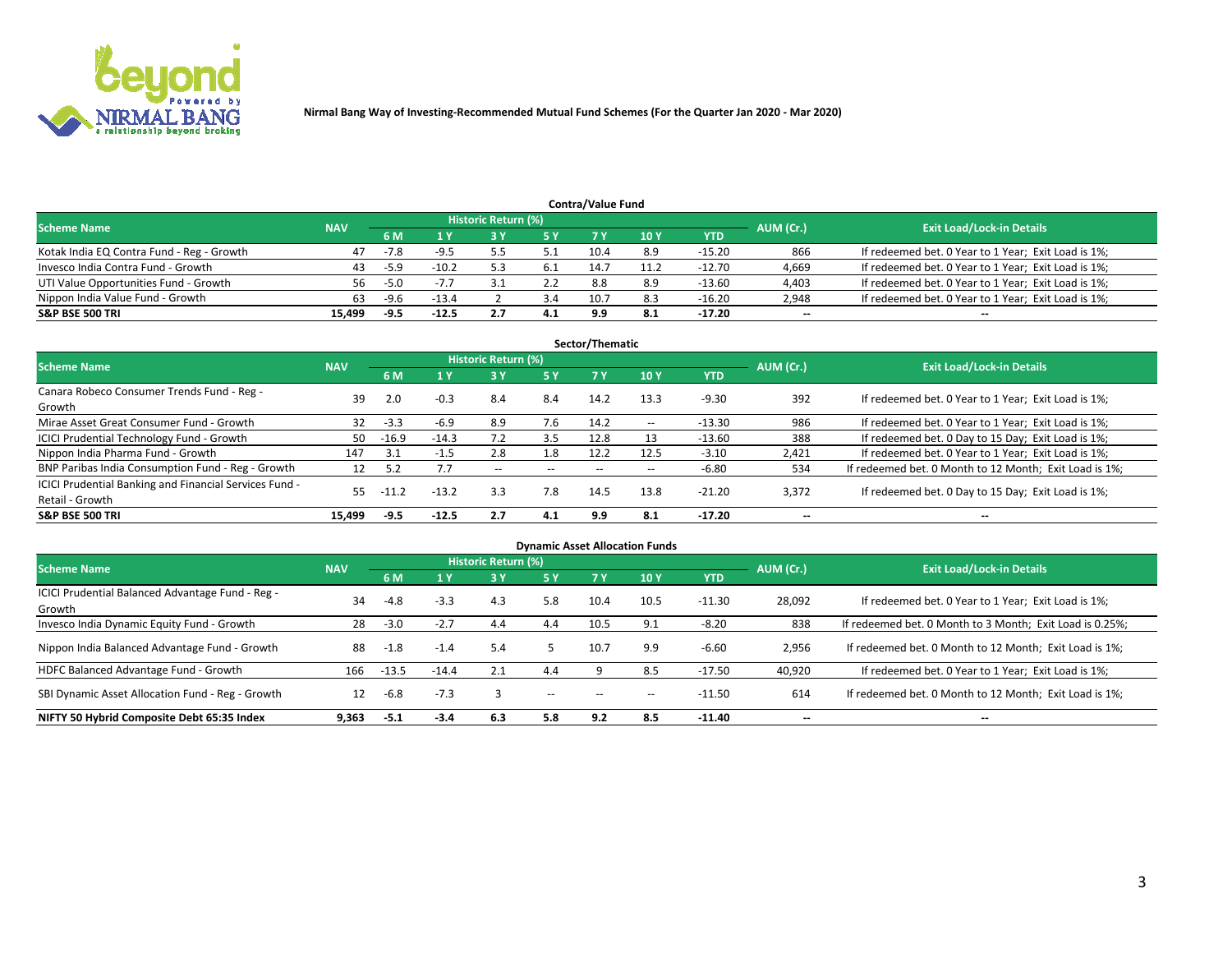

| <b>Hybrid Aggressive</b>                        |            |        |        |                            |                          |                          |       |          |                          |                                                        |  |  |  |  |
|-------------------------------------------------|------------|--------|--------|----------------------------|--------------------------|--------------------------|-------|----------|--------------------------|--------------------------------------------------------|--|--|--|--|
| <b>Scheme Name</b>                              | <b>NAV</b> |        |        | <b>Historic Return (%)</b> |                          |                          |       |          | AUM (Cr.)                | <b>Exit Load/Lock-in Details</b>                       |  |  |  |  |
|                                                 |            | 6 M    |        |                            |                          |                          | 10Y   | YTD      |                          |                                                        |  |  |  |  |
| ICICI Prudential Equity & Debt Fund - Growth    | 118        | $-9.1$ | $-9.7$ |                            | 4.9                      | 11.4                     | 11.2  | -15.50   | 20,611                   | If redeemed bet. 0 Year to 1 Year; Exit Load is 1%;    |  |  |  |  |
| Mirae Asset Hybrid - Equity Fund - Reg - Growth | 14         | -6.1   | $-5.7$ |                            | $\overline{\phantom{a}}$ | $\overline{\phantom{a}}$ | $- -$ | $-12.90$ | 3,424                    | If redeemed bet. 0 Year to 1 Year; Exit Load is 1%;    |  |  |  |  |
| SBI Equity Hybrid Fund - Growth                 | 133        | $-1.4$ |        |                            | 6.9                      | 13.2                     | 10.9  | $-8.60$  | 32,470                   | If redeemed bet. 0 Month to 12 Month; Exit Load is 1%; |  |  |  |  |
| Canara Robeco Equity Hybrid Fund - Growth       | 158        | q      |        |                            |                          | 12.5                     | 11.4  | $-6.10$  | 3,071                    | If redeemed bet. 0 Year to 1 Year; Exit Load is 1%;    |  |  |  |  |
| NIFTY 50 Hybrid Composite Debt 65:35 Index      | 9,363      | $-5.1$ |        | 6.3                        | 5.8                      | 9.2                      | -8.5  | -11.40   | $\overline{\phantom{a}}$ | $- -$                                                  |  |  |  |  |

|                                            |                                                                                    |       |          |  |                | Arbitrage Fund |     |            |        |                                                          |  |  |
|--------------------------------------------|------------------------------------------------------------------------------------|-------|----------|--|----------------|----------------|-----|------------|--------|----------------------------------------------------------|--|--|
| <b>Scheme Name</b>                         | Historic Return (%)<br><b>Exit Load/Lock-in Details</b><br>AUM (Cr.)<br><b>NAV</b> |       |          |  |                |                |     |            |        |                                                          |  |  |
|                                            |                                                                                    | l M   | <b>M</b> |  | 1 <sub>V</sub> |                |     | <b>YTD</b> |        |                                                          |  |  |
| IDFC Arbitrage Fund - Reg - Growth         | 25                                                                                 | − b.∠ |          |  | b.Z            |                |     | 6.40       | 12,007 | If redeemed bet. 0 Month to 1 Month; Exit Load is 0.25%; |  |  |
| Kotak Equity Arbitrage Fund - Reg - Growth | 28                                                                                 | 8.3   | b.5      |  |                |                | b.Z | / .20      | 17,662 | If redeemed bet. 0 Day to 30 Day; Exit Load is 0.25%;    |  |  |
| Nippon India Arbitrage Fund - Growth       | 20                                                                                 |       |          |  |                |                |     | 6.90       | 10.423 | If redeemed bet. 0 Month to 1 Month; Exit Load is 0.25%; |  |  |

|                                          | <b>Equity Saver</b> |                                  |     |                          |                          |               |               |            |                          |                                                        |  |  |  |  |  |
|------------------------------------------|---------------------|----------------------------------|-----|--------------------------|--------------------------|---------------|---------------|------------|--------------------------|--------------------------------------------------------|--|--|--|--|--|
| Scheme Name                              | <b>NAV</b>          | <b>Exit Load/Lock-in Details</b> |     |                          |                          |               |               |            |                          |                                                        |  |  |  |  |  |
|                                          |                     | 6 M                              |     |                          | 5 Y                      |               | $\sqrt{10}$ Y | <b>YTD</b> | AUM (Cr.)                |                                                        |  |  |  |  |  |
| Axis Equity Saver Fund - Reg - Growth    |                     | $-0.7$                           |     |                          | $\sim$                   | $- -$         | $- -$         | $-4.80$    | 793                      | If redeemed bet. 0 Month to 12 Month; Exit Load is 1%; |  |  |  |  |  |
| Kotak Equity Savings Fund - Reg - Growth |                     | $-0.9$                           |     |                          | 5.9                      | $\sim$ $\sim$ | $- -$         | $-5.40$    | 1.712                    | If redeemed bet. 0 Year to 1 Year; Exit Load is 1%;    |  |  |  |  |  |
| CRISIL Hybrid 50+50 - Moderate Index*    |                     | $- -$                            | $-$ | $\overline{\phantom{a}}$ | $\overline{\phantom{a}}$ | $\sim$        | --            | $- -$      | $\overline{\phantom{a}}$ | $- -$                                                  |  |  |  |  |  |

| <b>Liquid Funds</b>              |            |      |     |                            |       |        |            |                 |           |                                  |  |  |  |
|----------------------------------|------------|------|-----|----------------------------|-------|--------|------------|-----------------|-----------|----------------------------------|--|--|--|
| <b>Scheme Name</b>               | <b>NAV</b> |      |     | <b>Historic Return (%)</b> |       |        | <b>YTM</b> | Avg             | AUM (Cr.) | <b>Exit Load/Lock-in Details</b> |  |  |  |
|                                  |            | 1 W. | ว พ | ۱M                         | 3M    | 1Y     |            | <b>Maturity</b> |           |                                  |  |  |  |
| Axis Liquid Fund - Growth        | 2,186      |      |     |                            | 5.3   | 6.3    | 5.38       | $\sim$ $\sim$   | 30,919    | *Ref Footnote                    |  |  |  |
| IDFC Cash Fund - Reg - Growth    | 2.383      | 4.2  |     |                            |       |        | 5.34       | 0.08            | 9,121     | *Ref Footnote                    |  |  |  |
| Kotak Liquid Fund - Reg - Growth | 3,988      | 4.9  |     |                            | ـ . ـ |        |            | 0.09            | 25,945    | *Ref Footnote                    |  |  |  |
| <b>CRISIL Liquid Fund Index</b>  | $\sim$     | 4.3  | 5.6 |                            | 5.6   | $\sim$ | $-$        | $-$             | $\sim$    | $\overline{\phantom{a}}$         |  |  |  |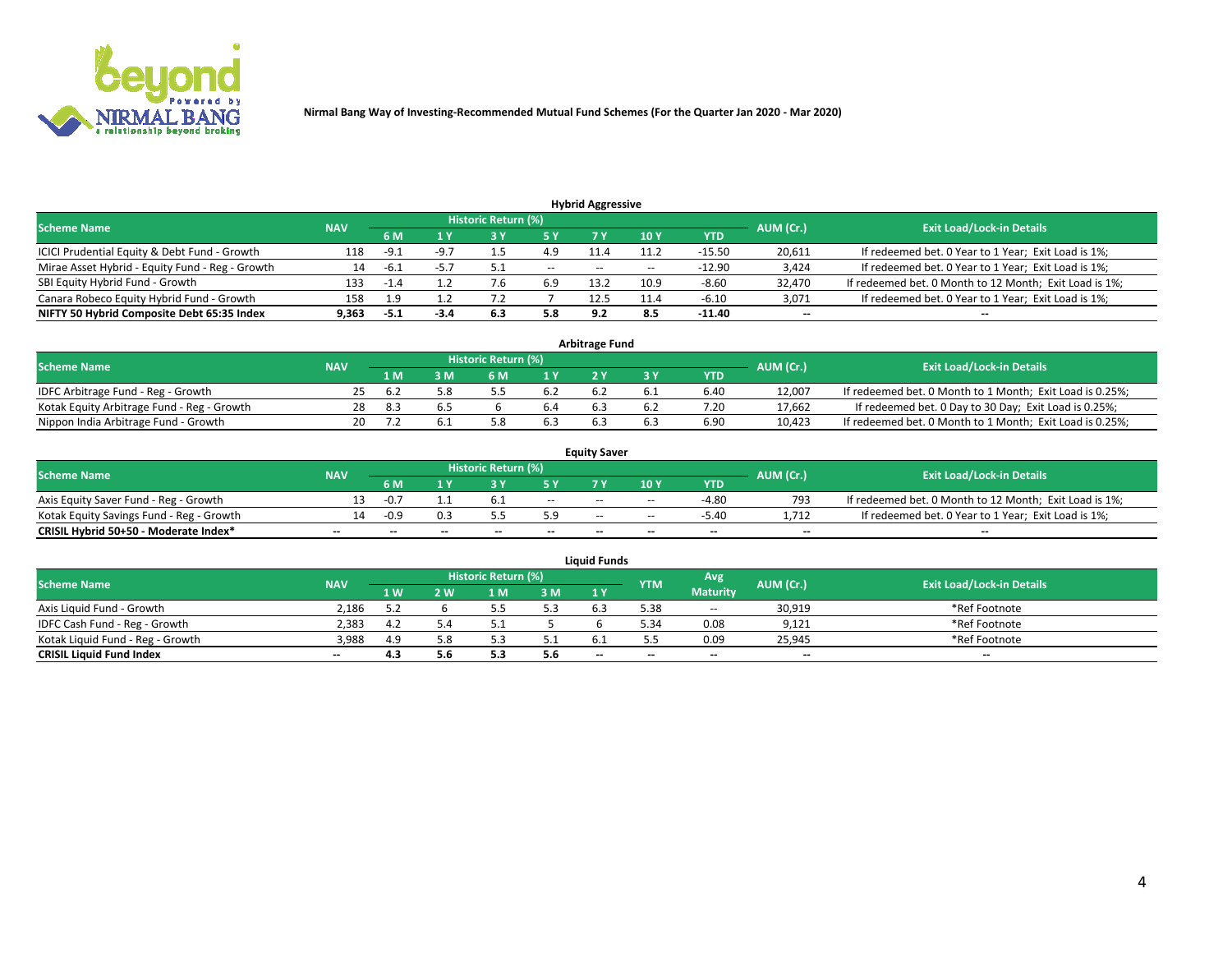

|                                               |            |     |     |                     |        | <b>Ultra Short Fund</b> |            |                 |           |                                  |
|-----------------------------------------------|------------|-----|-----|---------------------|--------|-------------------------|------------|-----------------|-----------|----------------------------------|
| <b>Scheme Name</b>                            | <b>NAV</b> |     |     | Historic Return (%) |        |                         | <b>YTM</b> | Avg             | AUM (Cr.) | <b>Exit Load/Lock-in Details</b> |
|                                               |            | 1 M | 3 M | 6 M                 | 1 Y    | <b>3 Y</b>              |            | <b>Maturity</b> |           |                                  |
| IDFC Ultra Short Term Fund - Reg - Growth     |            | 3 R |     |                     |        | $-$                     | 5.88       | 0.43            | 5,798     | Nil                              |
| Sundaram Ultra Short Term Fund - Reg - Growth |            |     |     | 4.9                 | $\sim$ | --                      | .69 د      | 0.37            | 335       | Nil                              |
| L&T Ultra Short Term Fund - Growth            | २२         |     |     |                     |        |                         | 5.82       | 0.41            | 2,786     | Nil                              |
| <b>NIFTY Ultra Short Duration Debt Index</b>  | 4,046      | 5.0 |     | b.:                 |        |                         | --         | $-$             | $\sim$    | $- -$                            |

| <b>Money Market Fund</b>                                   |            |     |     |                     |        |    |                          |                 |           |                                  |  |  |  |
|------------------------------------------------------------|------------|-----|-----|---------------------|--------|----|--------------------------|-----------------|-----------|----------------------------------|--|--|--|
| <b>Scheme Name</b>                                         | <b>NAV</b> |     |     | Historic Return (%) |        |    | <b>YTM</b>               | 'Avg            | AUM (Cr.) | <b>Exit Load/Lock-in Details</b> |  |  |  |
|                                                            |            | 1 M | 3 M | 6 M                 | 1 Y    | 3Y |                          | <b>Maturity</b> |           |                                  |  |  |  |
| Aditya Birla Sun Life Money Manager Fund - Reg -<br>Growth | 268        | 4.0 | 5.8 |                     | 7.6    |    | 6.09                     | 0.64            | 13,471    | Nil                              |  |  |  |
| Franklin India Savings Fund - Growth                       |            | 4.2 |     | 6.1                 | 7.8    |    |                          | $\sim$          | 4,568     | Nil                              |  |  |  |
| Nippon India Money Market Fund - Growth                    | 3.021      | 4.5 | 5.5 | 6.2                 | 7.5    |    | 5.81                     | $\sim$          | 5,827     | Nil                              |  |  |  |
| <b>CRISIL Liquid Fund Index</b>                            | $- -$      |     | 5.6 |                     | $\sim$ | -- | $\overline{\phantom{a}}$ | $\sim$          | $\sim$    | $\sim$                           |  |  |  |

| <b>Short Term Fund</b>                          |            |        |     |                     |     |           |            |                 |           |                                  |  |  |  |  |
|-------------------------------------------------|------------|--------|-----|---------------------|-----|-----------|------------|-----------------|-----------|----------------------------------|--|--|--|--|
| <b>Scheme Name</b>                              | <b>NAV</b> |        |     | Historic Return (%) |     |           | <b>YTM</b> | Avg             | AUM (Cr.) | <b>Exit Load/Lock-in Details</b> |  |  |  |  |
|                                                 |            | 1 M    | 3 M | 6 M                 | 1Y  | <b>3Y</b> |            | <b>Maturity</b> |           |                                  |  |  |  |  |
| Axis Short Term Fund - Growth                   |            | $-7.6$ | 6.  | b.                  |     |           | 6.63       | $\sim$          | 5,398     | Nil                              |  |  |  |  |
| HDFC Short Term Debt Fund - Growth              |            | -6.4   |     |                     | 9.3 |           | 6.85       | 2.94            | 12,216    | Nil                              |  |  |  |  |
| IDFC Bond Fund - Short Term Plan - Reg - Growth | 41         | $-8.0$ |     | 6.4                 | 8.7 |           | 6.42       | 2.07            | 12,341    | Nil                              |  |  |  |  |
| Kotak Bond Short Term Fund - Reg - Growth       | 38         | -5.1   |     | 6.9                 |     |           | 6.84       | 3.07            | 11,560    | Nil                              |  |  |  |  |
| L&T Short Term Bond Fund - Reg - Growth         |            | $-3.6$ |     | b                   | 8.6 |           | 6.29       | 2.18            | 5,190     | Nil                              |  |  |  |  |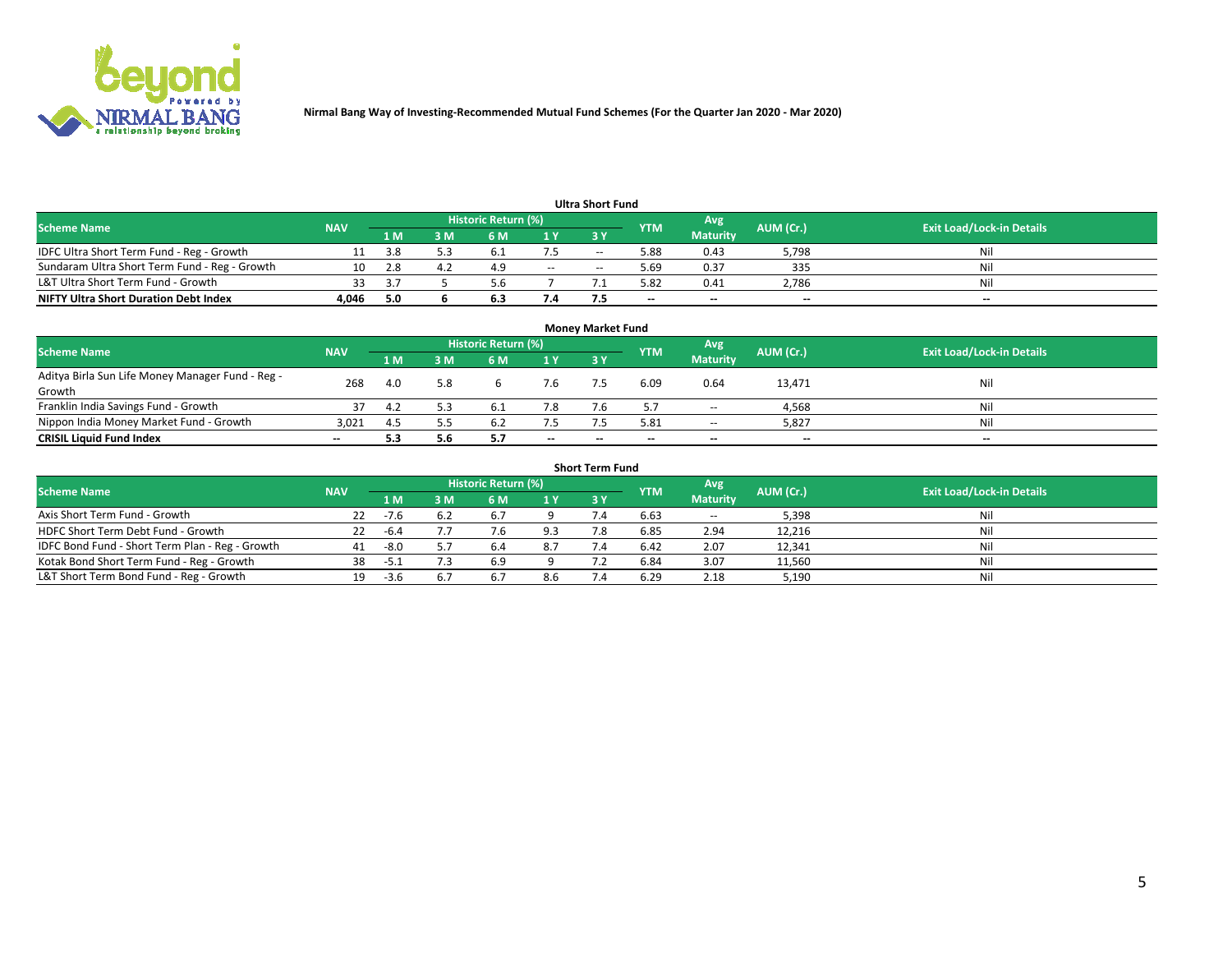

| <b>Low Duration Fund</b>                  |            |        |     |                            |     |    |            |                 |           |                                  |  |  |  |
|-------------------------------------------|------------|--------|-----|----------------------------|-----|----|------------|-----------------|-----------|----------------------------------|--|--|--|
| <b>Scheme Name</b>                        | <b>NAV</b> |        |     | <b>Historic Return (%)</b> |     |    | <b>YTM</b> | Avg             | AUM (Cr.) | <b>Exit Load/Lock-in Details</b> |  |  |  |
|                                           |            | เ м    | : M | 5 M                        | 1 V | эv |            | <b>Maturity</b> |           |                                  |  |  |  |
| Axis Treasury Advantage Fund - Growth     | 2.241      | $-0.8$ |     |                            |     |    | 5.99       | $- -$           | 5,894     | Nil                              |  |  |  |
| Canara Robeco Savings Fund - Reg - Growth |            | $-0.4$ |     |                            |     |    | 5.88       | 0.88            | 1,127     | Nil                              |  |  |  |
| IDFC Low Duration Fund - Reg - Growth     |            | 0.0    |     |                            |     |    | 5.93       | 1.02            | 6.222     | Nil                              |  |  |  |

| <b>Banking &amp; PSU Bond Funds</b>            |            |         |     |                            |                |           |            |                 |           |                                  |  |  |  |
|------------------------------------------------|------------|---------|-----|----------------------------|----------------|-----------|------------|-----------------|-----------|----------------------------------|--|--|--|
| <b>Scheme Name</b>                             | <b>NAV</b> |         |     | <b>Historic Return (%)</b> |                |           | <b>YTM</b> | Avg             | AUM (Cr.) | <b>Exit Load/Lock-in Details</b> |  |  |  |
|                                                |            | 1 M     | sм  | 6 M                        | 1 <sub>Y</sub> | <b>3Y</b> |            | <b>Maturity</b> |           |                                  |  |  |  |
| HDFC Banking and PSU Debt Fund - Reg - Growth  | 16         | $-10.1$ | 6.9 |                            | 9.4            |           | 7.00       | 3.10            | 5,323     | Ni                               |  |  |  |
| Kotak Banking and PSU Debt Fund - Reg - Growth | 46         | $-9.2$  |     |                            | 10.1           |           |            | 3.58            | 5,225     | Ni                               |  |  |  |
| IDFC Banking & PSU Debt Fund - Reg - Growth    |            | -11.1   |     | 6.9                        | 9.9            |           | 6.56       | 3.02            | 14.069    | Ni                               |  |  |  |

| <b>Corporate Bond Funds</b>                         |            |         |      |                     |      |     |            |                 |           |                                                         |  |  |  |  |
|-----------------------------------------------------|------------|---------|------|---------------------|------|-----|------------|-----------------|-----------|---------------------------------------------------------|--|--|--|--|
| <b>Scheme Name</b>                                  | <b>NAV</b> |         |      | Historic Return (%) |      |     | <b>YTM</b> | Avg'            | AUM (Cr.) | <b>Exit Load/Lock-in Details</b>                        |  |  |  |  |
|                                                     |            | 1 M     | : M  | 6 M                 | 1 Y  | 3 Y |            | <b>Maturity</b> |           |                                                         |  |  |  |  |
| ICICI Prudential Corporate Bond Fund - Reg - Growth | 21         | -5.1    | 7.1  |                     | 9.2  |     | 6.61       | 2.50            | 13,243    | Nil                                                     |  |  |  |  |
| L&T Triple Ace Bond Fund - Reg - Growth             |            | $-10.3$ | 13.4 | 8.4                 | 13.1 | 8.3 |            | 8.45            | 3,081     | If redeemed bet. 0 Month to 3 Month; Exit Load is 0.5%; |  |  |  |  |
| Kotak Corporate Bond Fund - Std - Growth            | 2.670      | $-4.3$  | 59   | 6.b                 | 8.8  |     | 6.51       | 1.61            | 4,840     | Nil                                                     |  |  |  |  |

|                                                   |            |         |     |                            |     | <b>Credit Risk Fund</b> |            |                 |           |                                                           |
|---------------------------------------------------|------------|---------|-----|----------------------------|-----|-------------------------|------------|-----------------|-----------|-----------------------------------------------------------|
| <b>Scheme Name</b>                                | <b>NAV</b> |         |     | <b>Historic Return (%)</b> |     |                         | <b>YTM</b> | Avg             | AUM (Cr.) | <b>Exit Load/Lock-in Details</b>                          |
|                                                   |            | 1 M     | 3 M | 6 M                        | 1 Y | 3 Y                     |            | <b>Maturity</b> |           |                                                           |
| <b>ICICI Prudential Credit Risk Fund - Growth</b> | 22         | -5.0    | 8.1 | 9.1                        | 9.5 |                         | 9.08       | 2.23            | 12,872    | If redeemed bet. 0 Year to 1 Year; Exit Load is 1%;       |
| Kotak Credit Risk Fund - Reg - Growth             |            | $-22.8$ |     |                            |     | 6.9                     | 8.49       | 2.66            | 5,280     | If redeemed bet. 0 Year to 1 Year; Exit Load is 1%;       |
|                                                   |            |         |     |                            |     |                         |            |                 |           | If redeemed bet. 0 Month to 12 Month; Exit Load is 3%; If |
| SBI Credit Risk Fund - Growth                     | 32         | $-4.4$  | 8.2 | 6.7                        | 6.2 | h.h                     | 8.58       | $- -$           | 5,083     | redeemed bet. 12 Month to 24 Month; Exit Load is 1.5%; If |
|                                                   |            |         |     |                            |     |                         |            |                 |           | redeemed bet. 24 Month to 36 Month; Exit Load is 0.75%;   |